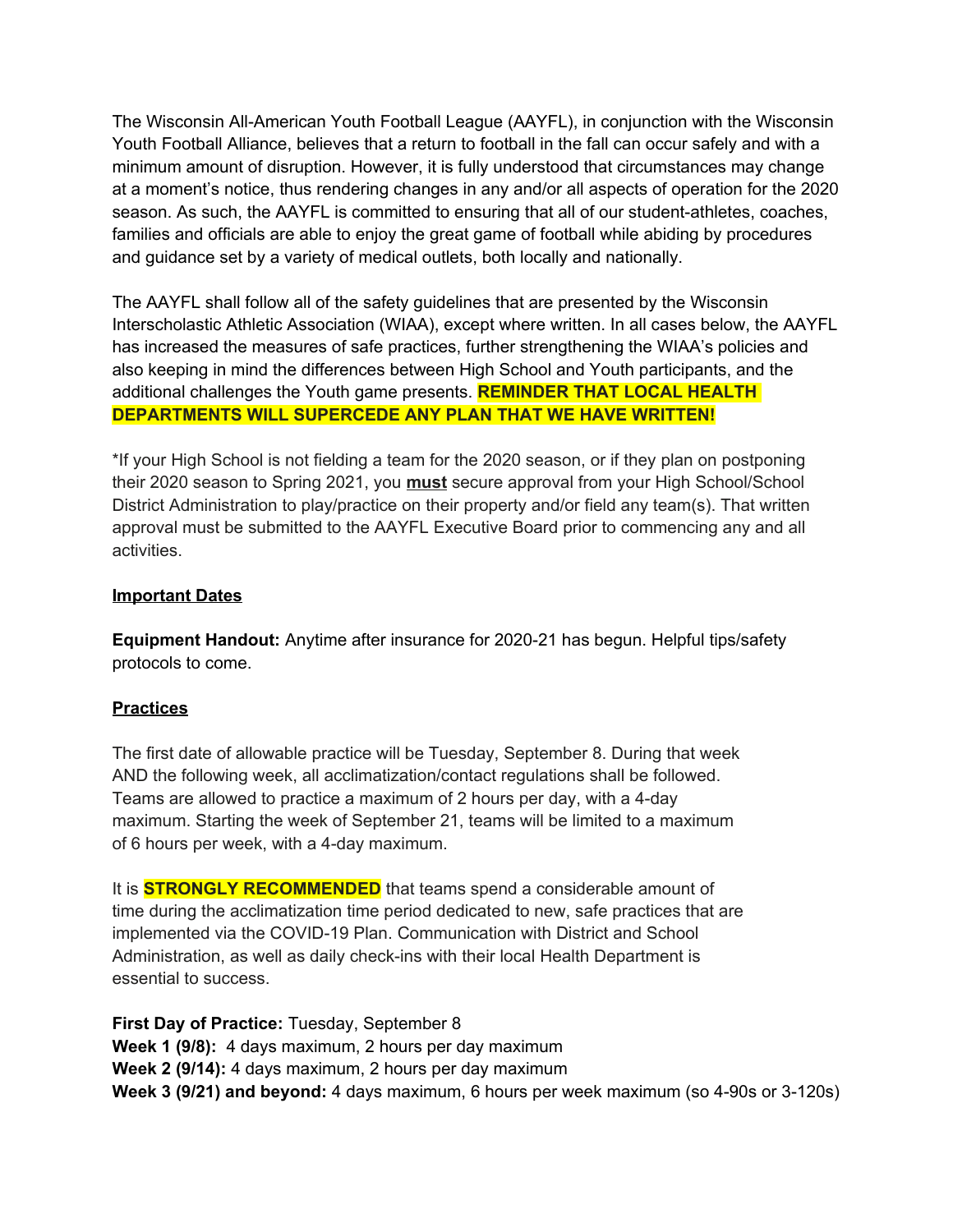#### **Game Schedule**

Per WIAA regulations, teams must practice a minimum of 9 days in order to participate in a scrimmage and a minimum of 14 days prior to competition. Schedules should be fluid and publicly released on a weekly basis to ensure up to date information in each locality.

As always, this can change at a moment's notice due to school districts and/or local health guidelines. Protocols on game play will be forthcoming and added to this document when available.

**First Date of Competition:** Saturday, October 3 (or after practice #14, whichever comes first) **Amount of games:** 5 games (*current postseason model not in use; possible positional playoff*) **Schedule Release:** Weekly public release according to who is allowed to host that week. Organizations will have a draft schedule to keep internally and only release when authorized. Organizations are encouraged to attempt to reserve their facilities for each week and then cancel as necessary.

**Opponents:** We will be utilizing a "locality" scheduling model. Teams will not be traveling too far from their homes as per Health Department recommendations. We will keep teams in their counties as much as possible, regardless of program size.

#### **Editorial Changes from WIAA Plan:**

In the WIAA plan under *Pre-Workout/Pre-Contest Screening*, the first bullet has the word "should." That will be replaced with "shall."

In the WIAA plan under *Player Licking*, all references to "QB" will be changed to "player."

#### **Miscellaneous notes:**

Participants - Participants include all players, coaches, volunteers and other essential personnel that actively participate in the activity.

Risk Levels - All risk levels will be set by each individual County or municipality.

Essential personnel - Essential Personnel are noted on the document, and it is outlined what they can and cannot do. Added to non-essential personnel are High School Head Coaches (who are not serving as the District Representative on-site) and coaches who have a child playing on a different team than they coach (e.g. an A-team coach that has a child who plays on the C-team).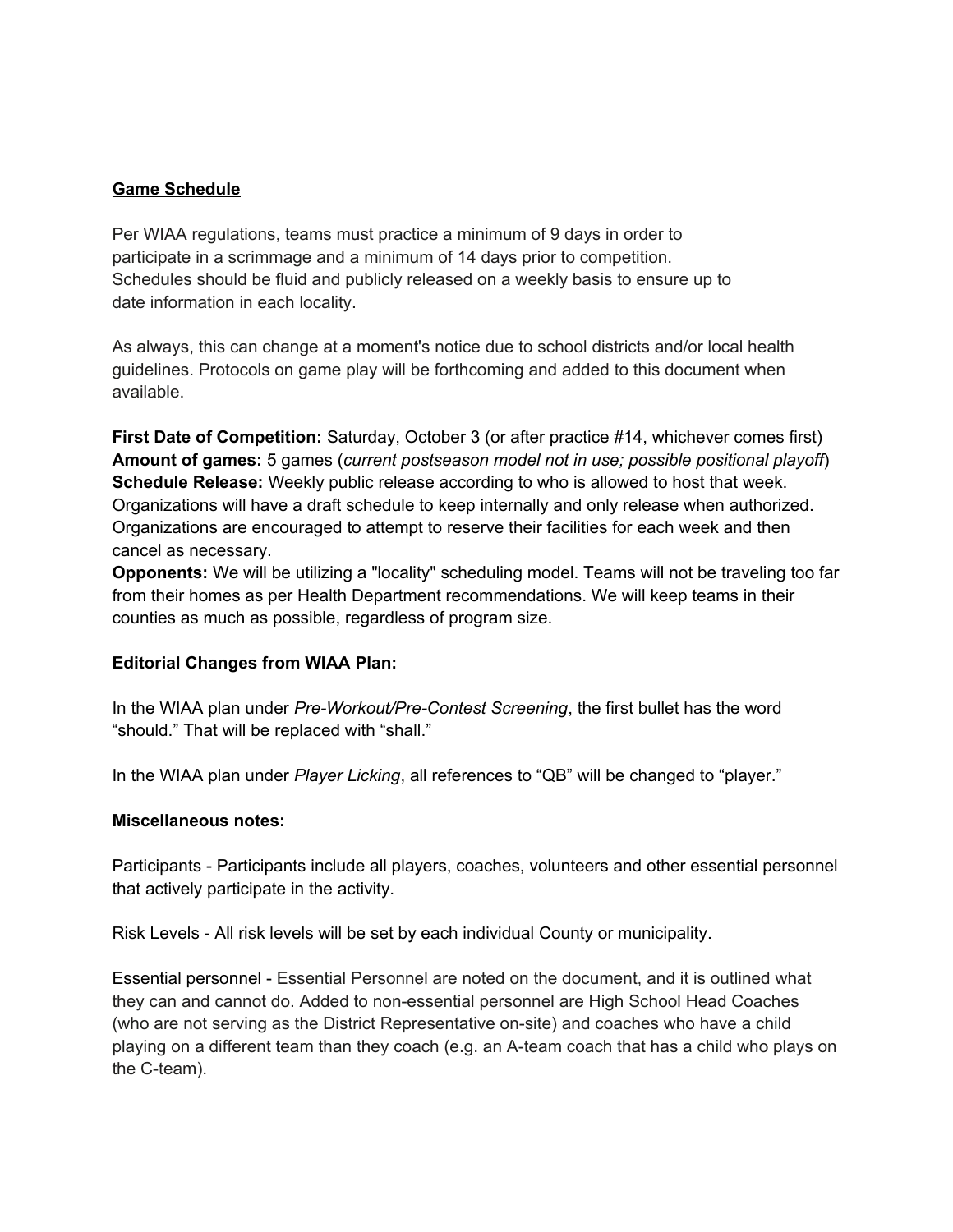Concessions - Concessions stands are permitted for use. Utilizing a business to cater in your food is the best method, as they will have strict standards to follow. However, if that is not feasible, you must adhere to the following safety standards:

- 1. Anyone working must adhere to the same protocol and procedures as players and coaches (check in with COVID Representative and answer questionnaire prior to admittance to the work station).
- 2. All workers in the stand must wear masks and dispose of gloves after handling food.
- 3. Hand sanitizer shall be available to all, including customers.
- 4. All condiments must be prepackaged and shall only be handled by concessions workers (no self-service allowed).
- 5. Dedicated money handler is required. Use of a Square or other method of contactless payment is highly encouraged.

# **Additional Policies and Procedures:**

In addition to the policies and procedures put forth in the WIAA plan, we shall enact the following policies and procedures.

- 1. Each **TEAM** shall have from 2-4 COVID Representative(s) assigned for the entire season. These Representatives will be rostered and shall go through a background check however, does not need to be an active coach. Representatives shall be responsible for adherence to all COVID "Coach" duties outlined in the WIAA policy, plus the following:
	- a. Organizations should not check individuals for temperatures unless their School District and/or Facility Management requires it for usage. **At no time should anyone record temperatures as that is a violation of HIPAA/FERPA policy!** COVID Representatives shall ensure that all participants/volunteers are symptom-free before they enter the practice/competition/work area via a questionnaire. Questionnaires will be standard throughout the League and published as such and can be found [HERE.](https://docs.google.com/spreadsheets/d/1RmYYPmk-WN4mWXZT_R12h4tA_Eal9AnFcGxeRjFGYy0/edit?usp=sharing)
	- b. Anyone showing signs/symptoms of COVID-19 shall be informed that they must return home and contact their local Health Department for further instruction. The notification protocol listed below shall then be followed.
	- c. All practices shall be closed to all parents and onlookers, unless they are approved by the AAYFL Executive Board and the Member Organization.
	- d. COVID Representatives should assist Organizations in setting up a check-in system for all, including those who do not come via automobile (bike, walk, etc.). Procedures should be documented and posted for guidelines on checking in.
		- d.i. System should include some of the following parameters: Easy traffic flow for drop-off/pick-up, tables/areas for individuals to check-in via separate teams that participants can socially distance while waiting, et al.
	- e. All non-rostered coaches and volunteers must check-in using the same procedure.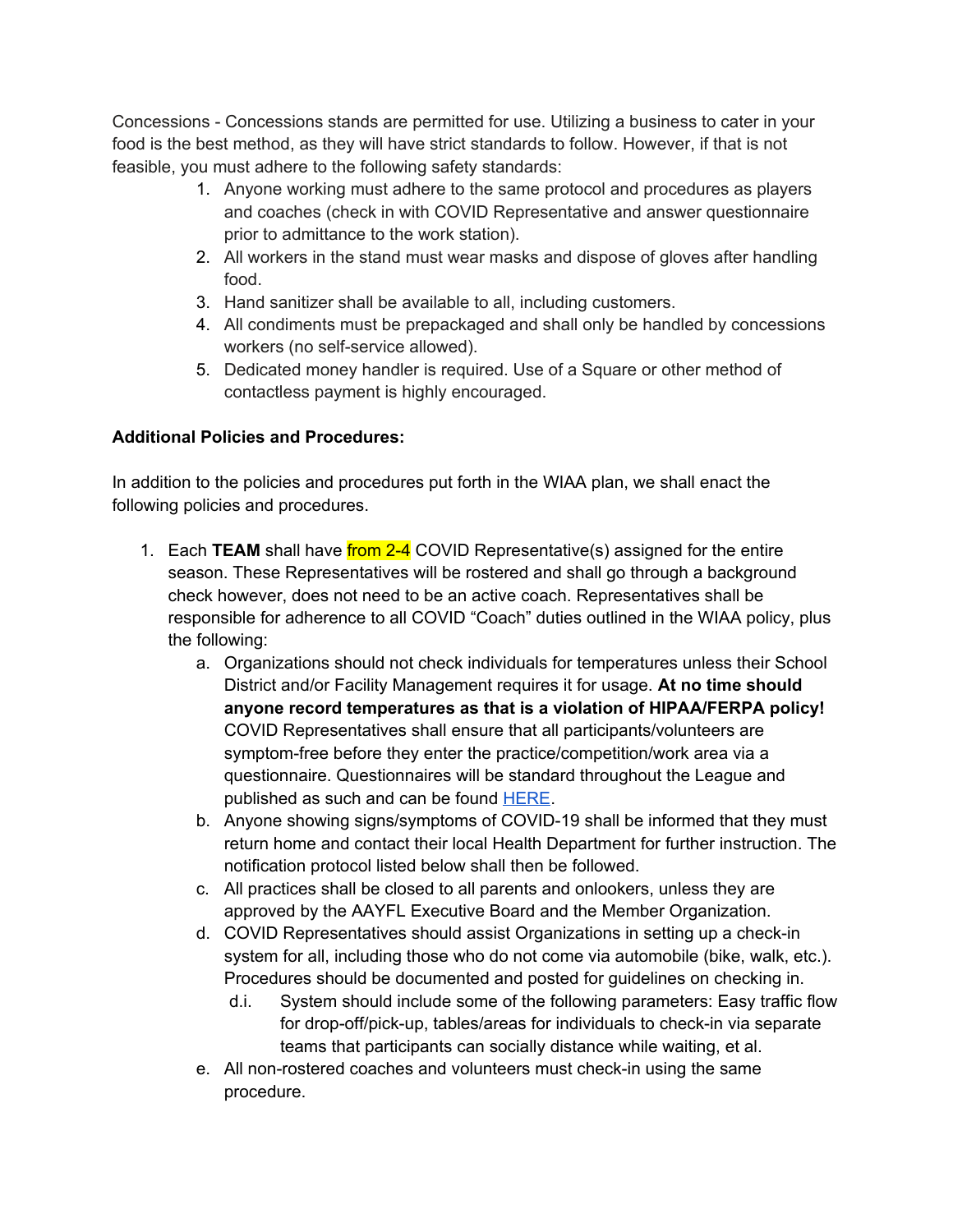2. Use of masks is permitted, provided the following provisions are met:

a. Any rostered member of a team, including essential, non-essential and medical professionals, who wishes to wear a mask may do so. The mask may only be a singlesolid color, "camo-pattern," have the team/city name on or have a team logo. Any logo and/or writing on the mask must be affixed by the manufacturer and shall not have any saying or depiction that is outside of these parameters.

b. If the mask does not comply with this policy, the offender must leave the field (player) and/or playing vicinity (adult) until it is rectified. It is recommended that organizations expand this policy to all personnel that represent the organization in public settings.

3. Players should provide their own water and hand sanitizer when possible. Teams/organizations should invest in large quantities/jugs of sanitizer for cleaning field equipment, such as dummies and balls, between groups/session periods, or for multiple player use in some cases.

4. Mouthguards - Mouthguards must be secured to helmet and should be washed/rinsed at home after each use.

5. Players should be highly encouraged to launder all practice apparel and shower immediately upon returning home.

6. Since a majority of players will likely not be at the desired fitness level right away, coaches are encouraged to gradually work on getting players into a safe fitness condition for play.

In the event of a positive test for COVID-19, the following actions shall be taken with due speed\*:

- 1. Sick individuals shall not attend the sports activity.
- 2. The Organization shall close off all areas used by a sick person within the last 24 hours.
	- a. Areas should not be used until after cleaning and disinfecting them.
	- b. For outdoor areas, this includes surfaces or shared objects in the area, if applicable.

## **Notification Process\***

- 1. Participants/volunteers are required to notify the assigned COVID Representative if:
	- a. They, or someone in their household, becomes sick with COVID-19 symptoms;
	- b. A positive COVID-19 test is confirmed in their household, or;
	- c. They, or someone in their household, has been exposed to someone suspected or confirmed to have COVID-19.
- 2. Notification shall be made to the assigned COVID Representative. The Representative shall then notify their Organization Contact who will notify local health officials, team members and the AAYFL.
- 3. The AAYFL will immediately contact the following entities:
	- a. The most recent team that shared the field with the exposed team, if applicable.
	- b. Game officials, if applicable.